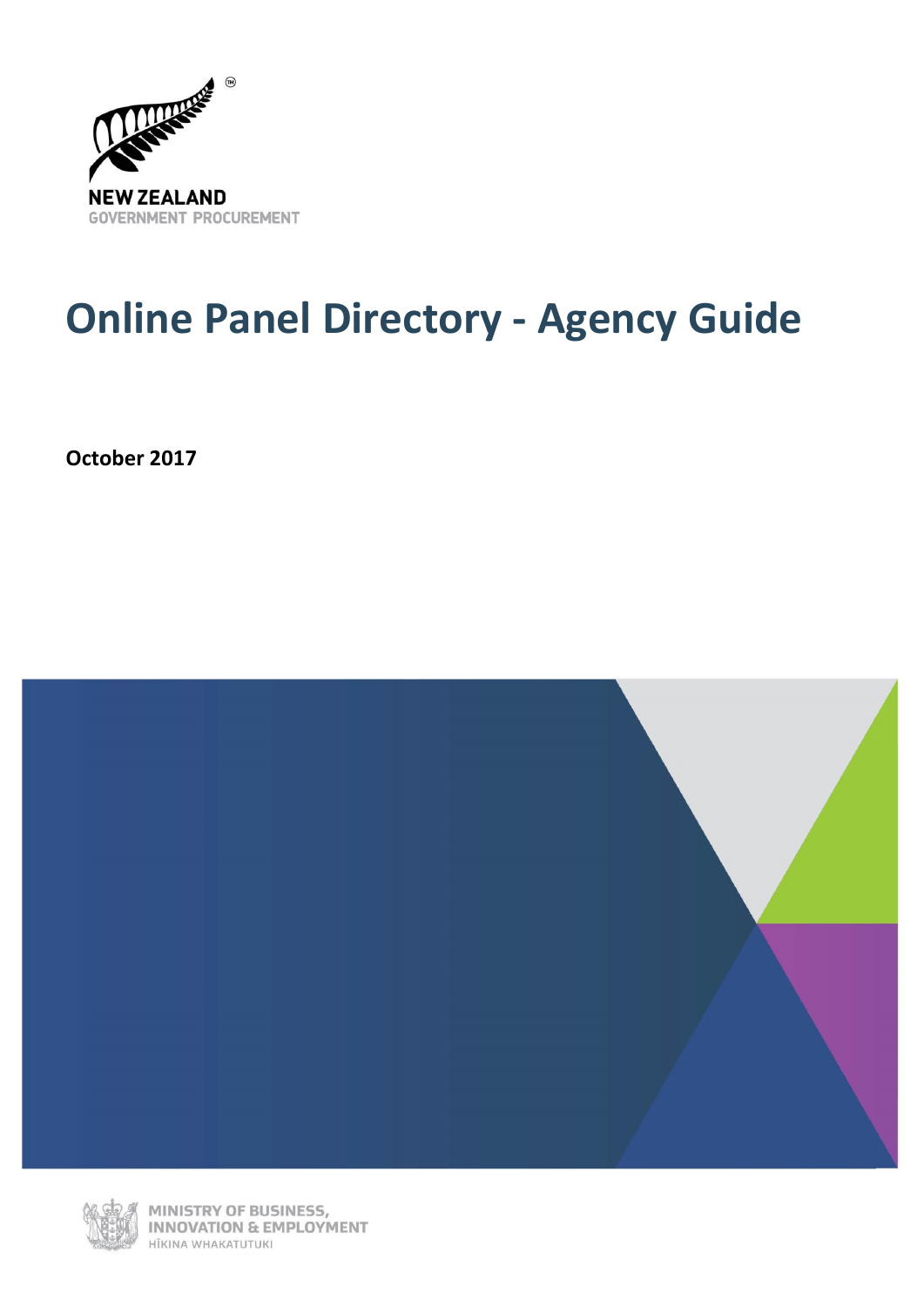Publishing date October 2017

New Zealand Government

New Zealand Government Procurement

PO Box 1473 Wellington 6140 New Zealand

[www.procurement.govt.nz](http://www.procurement.govt.nz/) [procurement@mbie.govt.nz](mailto:procurement@mbie.govt.nz)

CROWN COPYRIGHT © 2017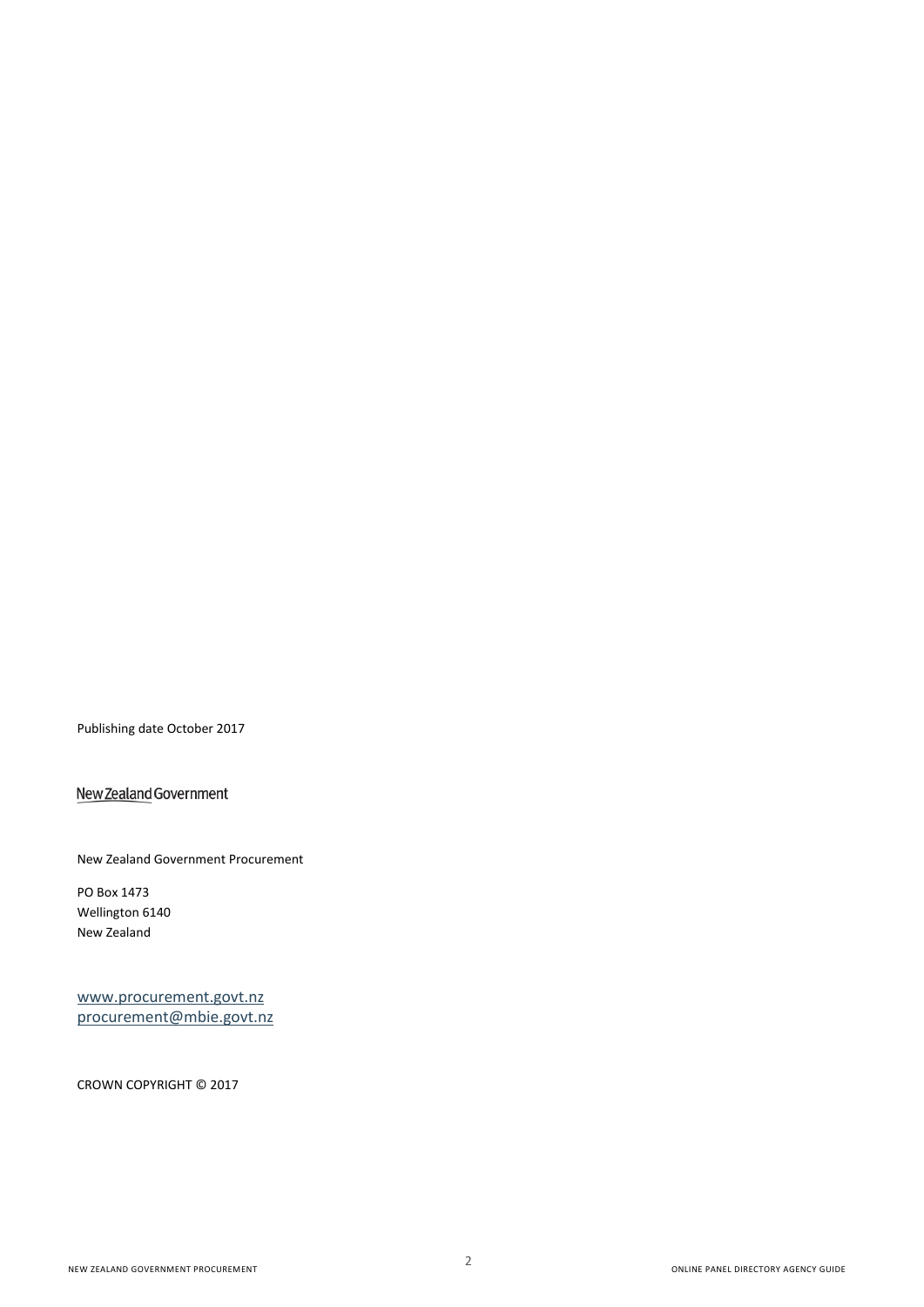

## **Introduction**

This guide is designed for agencies who are participating in contracts that use the Online Panel Directory to store and share panel provider information. It provides a brief overview of the online tool and guides agencies through the process of how to use it.

| <b>Scope</b>                   | The Online Panel Directory is currently used for the following contracts:<br>AoG Consultancy Services - Business and Finance (including the GCIO<br>$\bullet$<br>Assurance sub-panel)<br><b>Property Consultancy Services</b><br>$\bullet$<br>AoG External Recruitment Services<br>$\bullet$<br>Security and Related Services<br><b>Web Services</b><br>$\bullet$<br>It is anticipated that other service related contracts will be added in the future.<br>The directory allows participating agencies to search for and shortlist providers. It<br>does not include e-tendering functionality.                                                                                                                                                                                                                                                                                                                                                                                                                                                                                                                                                                                                               |
|--------------------------------|----------------------------------------------------------------------------------------------------------------------------------------------------------------------------------------------------------------------------------------------------------------------------------------------------------------------------------------------------------------------------------------------------------------------------------------------------------------------------------------------------------------------------------------------------------------------------------------------------------------------------------------------------------------------------------------------------------------------------------------------------------------------------------------------------------------------------------------------------------------------------------------------------------------------------------------------------------------------------------------------------------------------------------------------------------------------------------------------------------------------------------------------------------------------------------------------------------------|
| <b>Purpose</b>                 | The Online Panel Directory makes it easier for government agencies to find a provider<br>that meets their engagement requirements. Participating agencies can search, filter,<br>compare and shortlist panel providers based on their needs without having to refer to<br>multiple places.                                                                                                                                                                                                                                                                                                                                                                                                                                                                                                                                                                                                                                                                                                                                                                                                                                                                                                                     |
| <b>Features &amp; benefits</b> | <b>Benefits</b><br>Providers are able to maintain their own general company information making it<br>$\bullet$<br>easier to keep the directory up-to-date.<br>Improves transparency and allows agencies to easily compare providers and<br>$\bullet$<br>create a shortlist.<br>Promotes a level playing field for panel providers promoting themselves to<br>$\bullet$<br>government.<br>A 'one source of the truth' for participating agencies, containing the latest<br>$\bullet$<br>provider information.<br><b>Features</b><br>Displays provider information such as contact details, services provided under the<br>$\bullet$<br>contract, and pricing.<br>Participating agencies are able to search, filter, compare and shortlist providers<br>$\bullet$<br>based on their needs without having to refer to multiple places.<br>Ability to export shortlisted providers to Excel, as well as export individual<br>$\bullet$<br>provider profiles.<br>Clean and intuitive layout.<br>$\bullet$<br>Provider information is displayed in random order to ensure a level playing field<br>$\bullet$<br>for providers.<br>Security is maintained through an authorisation process for agencies.<br>$\bullet$ |
| <b>Contacts</b>                | An MBIE Helpdesk is available to provide technical support for the Online Panel<br>Directory:<br>Phone: 0508 438 743<br>Email: info.nzgp@mbie.govt.nz                                                                                                                                                                                                                                                                                                                                                                                                                                                                                                                                                                                                                                                                                                                                                                                                                                                                                                                                                                                                                                                          |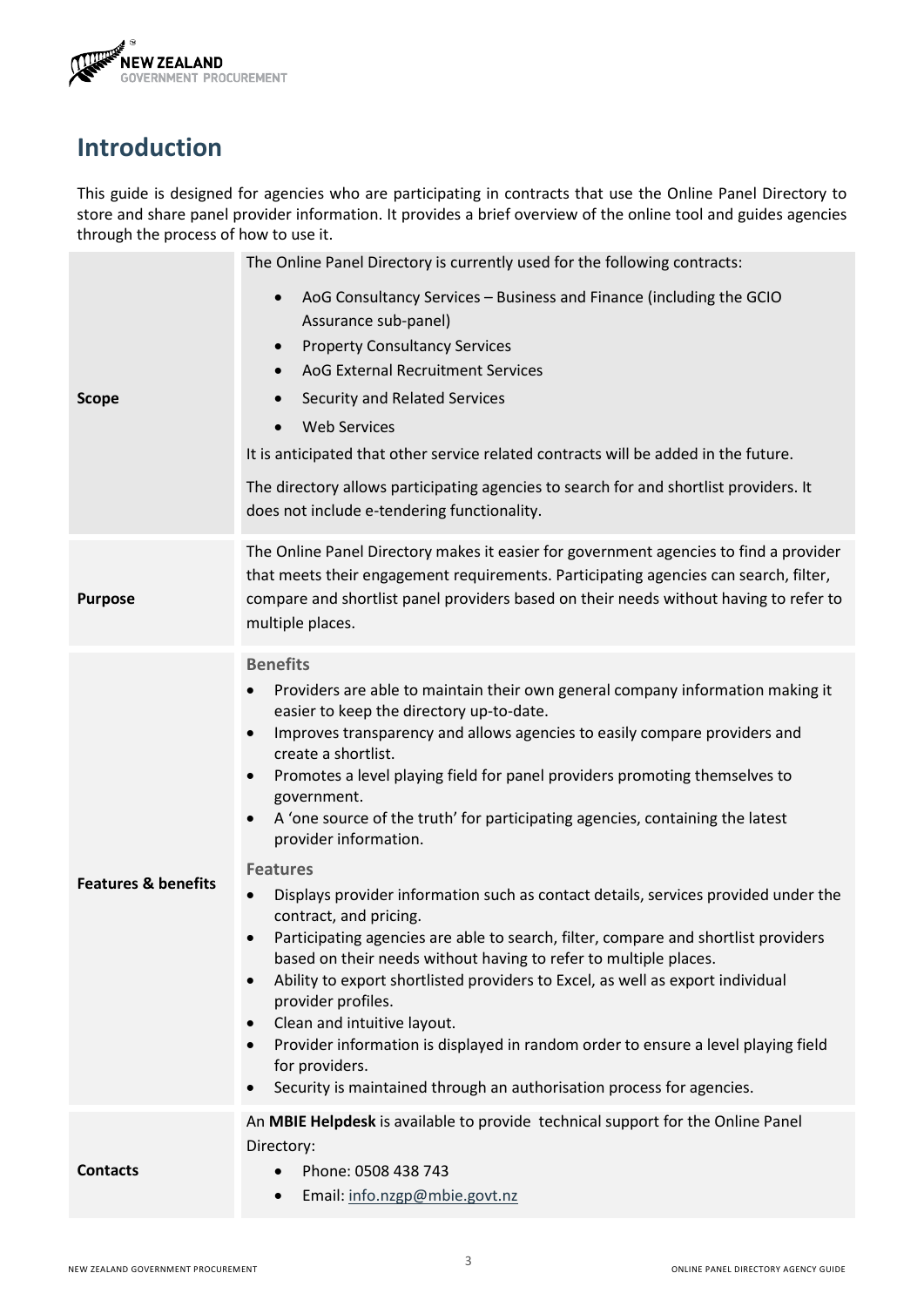

Queries related to the management of each contract, should be directed to the relevant Centre of Expertise (CoE). Contact details can be found in the Online Panel Directory or through [inSource](https://www.procurement.govt.nz/procurement/all-of-government-contracts/govproc-eportal/securearea-login) (for NZGP or GPG managed contracts).

## **Accessing the Online Panel Directory**

Due to the commercially sensitive nature of the information within the Online Panel Directory, access is only granted to Participating Agencies. This is done through a two-part process:

- 1) Participating Agency 'IP whitelisting' which is a process of approving certain IP addresses for website access
- 2) Participating Agency common password

This set up is completed at the time of your agency joining the contract. Your agency representative (as stated in the Letter of Accession (LoA)) was provided with a common password for your agency by the CoE.

## **Using the Online Panel Directory**

| Step 1<br><b>Logging In</b>               | Contact your procurement team or agency representative for your<br>password. Note: There is one password for your agency - not per user. This<br>password will be updated periodically.<br>Log on to https://directory.procurement.govt.nz<br>If your agency shares an IP address with another agency (e.g. works from a<br>shared location), you will need to select your agency name from a<br>dropdown field.<br>Enter your agency password.<br>If you have checked your agency password is correct but cannot connect to the<br>site, please contact the MBIE Helpdesk.                                                                                                                                                                                                                                                                                                                                                                                                                                                                                                                                                                                                                                                                                                                                                                                                                                                                                                                                                                                                                                                                  |  |  |  |  |  |  |  |
|-------------------------------------------|----------------------------------------------------------------------------------------------------------------------------------------------------------------------------------------------------------------------------------------------------------------------------------------------------------------------------------------------------------------------------------------------------------------------------------------------------------------------------------------------------------------------------------------------------------------------------------------------------------------------------------------------------------------------------------------------------------------------------------------------------------------------------------------------------------------------------------------------------------------------------------------------------------------------------------------------------------------------------------------------------------------------------------------------------------------------------------------------------------------------------------------------------------------------------------------------------------------------------------------------------------------------------------------------------------------------------------------------------------------------------------------------------------------------------------------------------------------------------------------------------------------------------------------------------------------------------------------------------------------------------------------------|--|--|--|--|--|--|--|
|                                           | From the landing page, select the relevant category (contract) for your                                                                                                                                                                                                                                                                                                                                                                                                                                                                                                                                                                                                                                                                                                                                                                                                                                                                                                                                                                                                                                                                                                                                                                                                                                                                                                                                                                                                                                                                                                                                                                      |  |  |  |  |  |  |  |
| <b>Step 2</b><br><b>Select a Category</b> | business needs.<br>Welcome to the<br><b>Online Panel Directory</b><br><b>COMMERCIAL IN</b> Please note that the information contained within this site is<br>commercially sensitive and confidential. The information on this site is<br><b>CONFIDENCE</b><br>provided to help your agency make an informed procurement decision<br>in relation to the supply of the services under the contract your agency<br>is participating in.<br>Welcome to the Online Panel Directory<br>As a Participating Agency, you are able to use this database to navigate the large amount of partel provider information and create a<br>terpried shortlist of Providers to match your needs.<br>Features<br>. Displays provider information such as contact details, services provided under the contract, and pricing.<br>. Participating agencies are able to search, filter, compane and shortlist providers based on their needs without having to refer to multiple<br>places.<br>. Ability to export shortlisted providers to Excel, as well as export individual provider profiles<br>How to select a provider<br>Select your category from the options below, Using your engagement requirements as criteria, select from the options on the left hand<br>menu to filter the list to the most relevant providers. Once you have formed a shortlist, you can export it to loce! Each contract has<br>specific Secondary Procurement Process guidelines. Please contact the relevant CoS for further information.<br>To begin, select a Category below.<br>Consultancy<br><b>Business and Finance</b><br><b>GCIO Assurance</b><br>$\odot$<br>$\odot$ |  |  |  |  |  |  |  |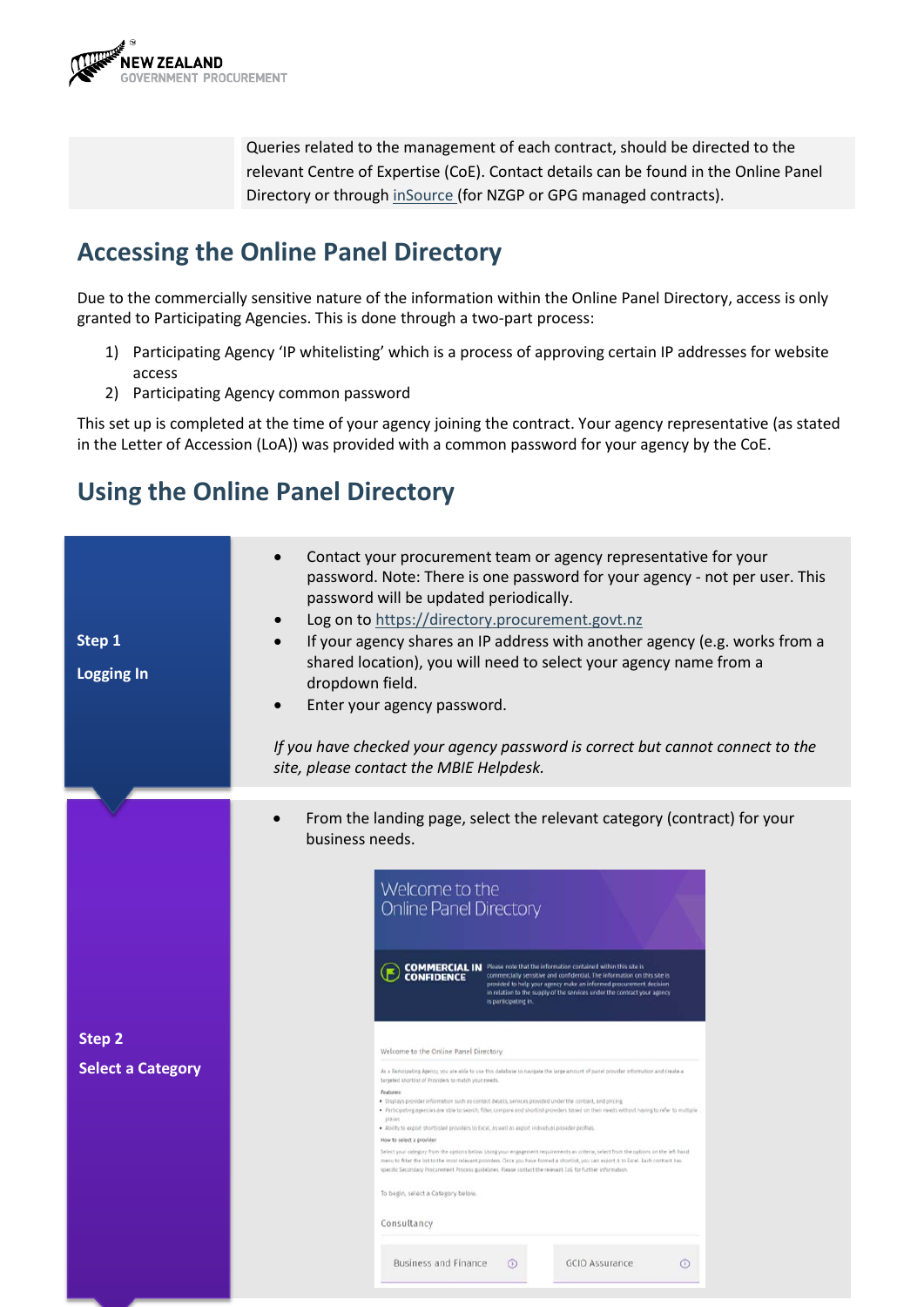

**Step 3** 

**Refine your search**

- You will then be presented with a search page where all panel providers for that category will be displayed (the search results are displayed in a random order).
- Each contract has specific Secondary Procurement Process guidelines. Please contact the relevant CoE for guidance.
- Using your engagement requirements as criteria, select from the options on the left hand menu to filter the list to the most relevant providers.
- To further refine these search results, you can use the key word search functionality. For example – search within the results for a specific focus area.
- If you want more details about a specific provider, clicking on their name will take you to their details page specific for that sub category.
- You can export the provider details page into an Excel format.

| Keyword                                                         |                    |                                                                                                                                                                                                                                                                                                                     |                                 |              |                |                  |
|-----------------------------------------------------------------|--------------------|---------------------------------------------------------------------------------------------------------------------------------------------------------------------------------------------------------------------------------------------------------------------------------------------------------------------|---------------------------------|--------------|----------------|------------------|
| <b>COMMERCIAL IN CONFIDENCE</b><br>$\left( \mathbf{F}\right)$ . |                    | Please note that the information contained within this site is commercially sensitive and confidential.<br>The information on this site is provided to help your agency make an informed procurement decision<br>in relation to the supply of consultancy services under the AoG Contract for Consultancy Services. |                                 |              |                |                  |
|                                                                 | 1 - 3 of 3 Results |                                                                                                                                                                                                                                                                                                                     |                                 |              |                |                  |
| YOUR CURRENT FILTERS:                                           | COMPANY            | <b>SUB</b><br>CATEGORY                                                                                                                                                                                                                                                                                              | <b>CONSULTANTS</b><br>AVAILABLE | AVAILABILITY | TIER           | QUALITY<br>SCORE |
| $\boldsymbol{\mathsf{x}}$<br><b>Taxation</b>                    | Company B          | Taxation.                                                                                                                                                                                                                                                                                                           | 1                               | Now-         | 3.             | $\bullet$ 00     |
| clear all.                                                      | Company A          | Taxation                                                                                                                                                                                                                                                                                                            | 1200                            | Now:         | $\overline{3}$ | $\bullet$        |
| SORT BY:<br>Available Now<br>Tier                               | Company C          | Taxation                                                                                                                                                                                                                                                                                                            | 100                             | Now          | T.             | $\bullet$        |
| FILTER RESULTS BY:                                              |                    |                                                                                                                                                                                                                                                                                                                     |                                 |              |                |                  |
| <b>SERVICES</b><br>Taxation                                     |                    |                                                                                                                                                                                                                                                                                                                     |                                 |              |                |                  |
| Focus areas                                                     |                    |                                                                                                                                                                                                                                                                                                                     |                                 |              |                |                  |
|                                                                 |                    |                                                                                                                                                                                                                                                                                                                     |                                 |              |                |                  |